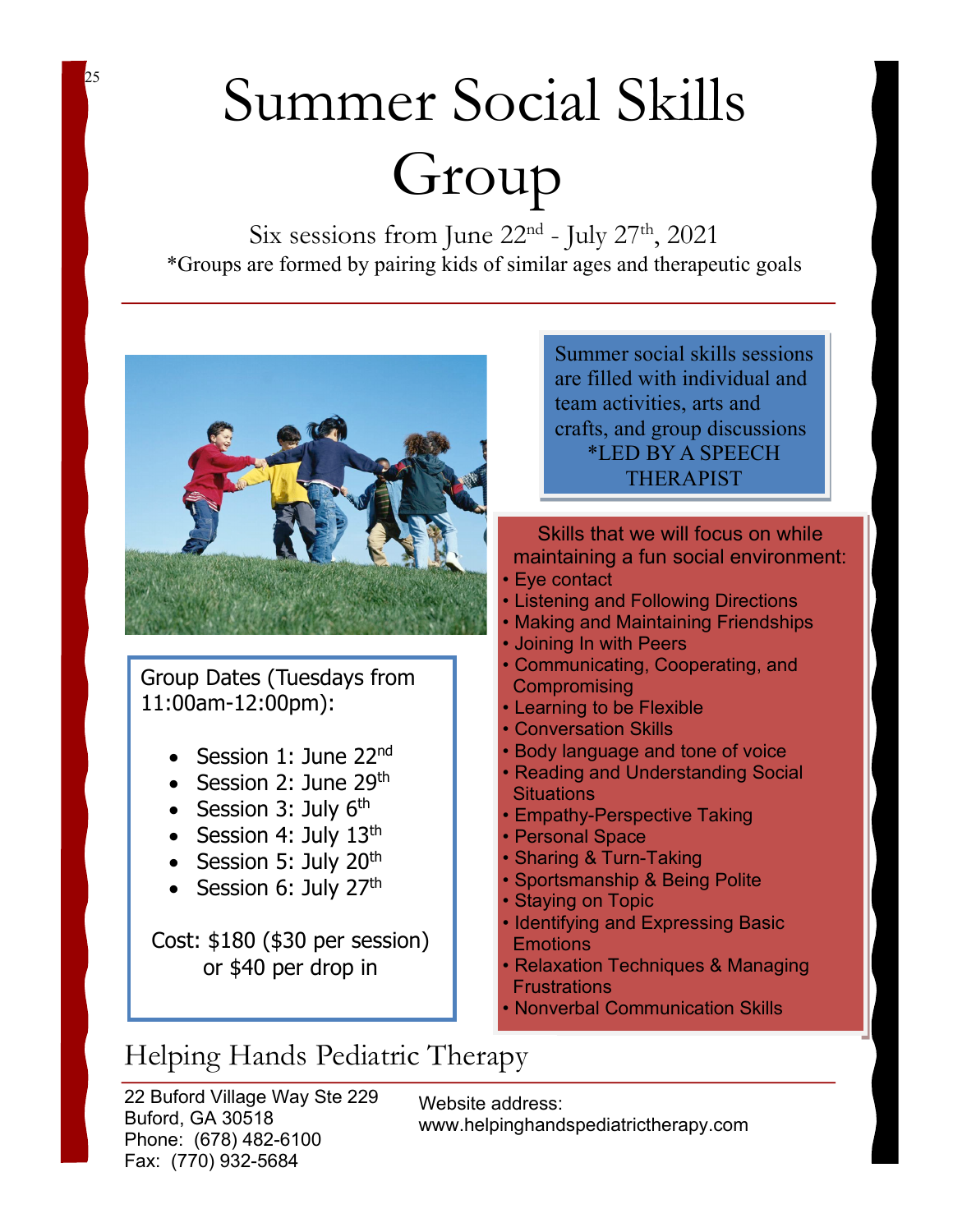

## **Social Skills Group Questionnaire**

| Date:                 |                |      |
|-----------------------|----------------|------|
| Parent's Name:        |                |      |
| Child's Name:         | Date of Birth: | Age: |
| Email Contact:        |                |      |
| Address:              |                |      |
| <b>Phone Numbers:</b> |                |      |

Child's Educational placement: (mainstream, special education class, regular education with facilitator, etc...)

 $\mathcal{L}_\mathcal{L} = \mathcal{L}_\mathcal{L} = \mathcal{L}_\mathcal{L} = \mathcal{L}_\mathcal{L} = \mathcal{L}_\mathcal{L} = \mathcal{L}_\mathcal{L} = \mathcal{L}_\mathcal{L} = \mathcal{L}_\mathcal{L} = \mathcal{L}_\mathcal{L} = \mathcal{L}_\mathcal{L} = \mathcal{L}_\mathcal{L} = \mathcal{L}_\mathcal{L} = \mathcal{L}_\mathcal{L} = \mathcal{L}_\mathcal{L} = \mathcal{L}_\mathcal{L} = \mathcal{L}_\mathcal{L} = \mathcal{L}_\mathcal{L}$ 

 $\mathcal{L}_\mathcal{L} = \mathcal{L}_\mathcal{L} = \mathcal{L}_\mathcal{L} = \mathcal{L}_\mathcal{L} = \mathcal{L}_\mathcal{L} = \mathcal{L}_\mathcal{L} = \mathcal{L}_\mathcal{L} = \mathcal{L}_\mathcal{L} = \mathcal{L}_\mathcal{L} = \mathcal{L}_\mathcal{L} = \mathcal{L}_\mathcal{L} = \mathcal{L}_\mathcal{L} = \mathcal{L}_\mathcal{L} = \mathcal{L}_\mathcal{L} = \mathcal{L}_\mathcal{L} = \mathcal{L}_\mathcal{L} = \mathcal{L}_\mathcal{L}$ 

Does your child have a specific diagnosis?

Does your child receive therapy at a private clinic or through the school system, if so please list where and what services are received?

 $\mathcal{L}_\mathcal{L} = \mathcal{L}_\mathcal{L} = \mathcal{L}_\mathcal{L} = \mathcal{L}_\mathcal{L} = \mathcal{L}_\mathcal{L} = \mathcal{L}_\mathcal{L} = \mathcal{L}_\mathcal{L} = \mathcal{L}_\mathcal{L} = \mathcal{L}_\mathcal{L} = \mathcal{L}_\mathcal{L} = \mathcal{L}_\mathcal{L} = \mathcal{L}_\mathcal{L} = \mathcal{L}_\mathcal{L} = \mathcal{L}_\mathcal{L} = \mathcal{L}_\mathcal{L} = \mathcal{L}_\mathcal{L} = \mathcal{L}_\mathcal{L}$ 

Is your child on a special diet or have any food allergies? Please describe.

Briefly describe your child's ability to communicate: (full sentences, phrased speech, receptive and expressive language abilities)

 $\mathcal{L}_\mathcal{L} = \{ \mathcal{L}_\mathcal{L} = \{ \mathcal{L}_\mathcal{L} = \{ \mathcal{L}_\mathcal{L} = \{ \mathcal{L}_\mathcal{L} = \{ \mathcal{L}_\mathcal{L} = \{ \mathcal{L}_\mathcal{L} = \{ \mathcal{L}_\mathcal{L} = \{ \mathcal{L}_\mathcal{L} = \{ \mathcal{L}_\mathcal{L} = \{ \mathcal{L}_\mathcal{L} = \{ \mathcal{L}_\mathcal{L} = \{ \mathcal{L}_\mathcal{L} = \{ \mathcal{L}_\mathcal{L} = \{ \mathcal{L}_\mathcal{$ 

 $\mathcal{L}_\mathcal{L} = \mathcal{L}_\mathcal{L} = \mathcal{L}_\mathcal{L} = \mathcal{L}_\mathcal{L} = \mathcal{L}_\mathcal{L} = \mathcal{L}_\mathcal{L} = \mathcal{L}_\mathcal{L} = \mathcal{L}_\mathcal{L} = \mathcal{L}_\mathcal{L} = \mathcal{L}_\mathcal{L} = \mathcal{L}_\mathcal{L} = \mathcal{L}_\mathcal{L} = \mathcal{L}_\mathcal{L} = \mathcal{L}_\mathcal{L} = \mathcal{L}_\mathcal{L} = \mathcal{L}_\mathcal{L} = \mathcal{L}_\mathcal{L}$ 

 $\mathcal{L}_\mathcal{L} = \mathcal{L}_\mathcal{L} = \mathcal{L}_\mathcal{L} = \mathcal{L}_\mathcal{L} = \mathcal{L}_\mathcal{L} = \mathcal{L}_\mathcal{L} = \mathcal{L}_\mathcal{L} = \mathcal{L}_\mathcal{L} = \mathcal{L}_\mathcal{L} = \mathcal{L}_\mathcal{L} = \mathcal{L}_\mathcal{L} = \mathcal{L}_\mathcal{L} = \mathcal{L}_\mathcal{L} = \mathcal{L}_\mathcal{L} = \mathcal{L}_\mathcal{L} = \mathcal{L}_\mathcal{L} = \mathcal{L}_\mathcal{L}$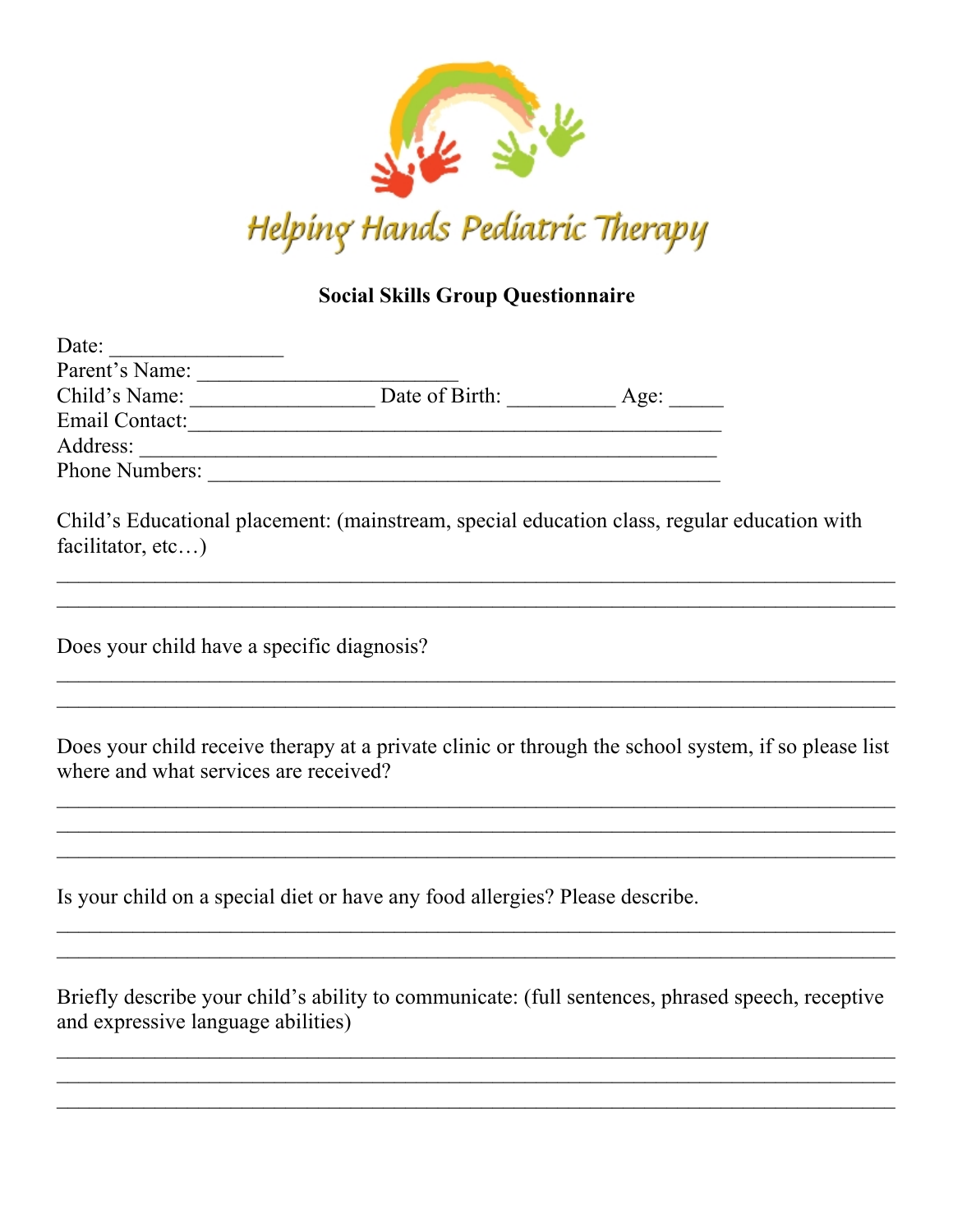Does your child have significant behavioral problems? (i.e., physical or verbal aggression toward self or others, severe attention deficit, etc…) If the answer is yes, please briefly describe and include any techniques that are being used to help with challenging behaviors.

 $\mathcal{L}_\mathcal{L} = \{ \mathcal{L}_\mathcal{L} = \{ \mathcal{L}_\mathcal{L} = \{ \mathcal{L}_\mathcal{L} = \{ \mathcal{L}_\mathcal{L} = \{ \mathcal{L}_\mathcal{L} = \{ \mathcal{L}_\mathcal{L} = \{ \mathcal{L}_\mathcal{L} = \{ \mathcal{L}_\mathcal{L} = \{ \mathcal{L}_\mathcal{L} = \{ \mathcal{L}_\mathcal{L} = \{ \mathcal{L}_\mathcal{L} = \{ \mathcal{L}_\mathcal{L} = \{ \mathcal{L}_\mathcal{L} = \{ \mathcal{L}_\mathcal{$ 

 $\mathcal{L}_\mathcal{L} = \mathcal{L}_\mathcal{L} = \mathcal{L}_\mathcal{L} = \mathcal{L}_\mathcal{L} = \mathcal{L}_\mathcal{L} = \mathcal{L}_\mathcal{L} = \mathcal{L}_\mathcal{L} = \mathcal{L}_\mathcal{L} = \mathcal{L}_\mathcal{L} = \mathcal{L}_\mathcal{L} = \mathcal{L}_\mathcal{L} = \mathcal{L}_\mathcal{L} = \mathcal{L}_\mathcal{L} = \mathcal{L}_\mathcal{L} = \mathcal{L}_\mathcal{L} = \mathcal{L}_\mathcal{L} = \mathcal{L}_\mathcal{L}$ 

Has your child been involved in any programs designed for social skill development? If so, did he/she show any improvement as a result of participating?

Describe your child's social strengths and weaknesses. (ability to initiate social contact, interactions with other children, interacting in a reciprocal manner, handling frustration, etc.)

Does your child have an awareness of his/her social skills weaknesses? (do they show any insight into how their behavior effects others, are they effective in their communication?)\_\_\_\_\_\_\_\_\_\_\_\_\_\_\_\_\_\_\_\_\_\_\_\_\_\_\_\_\_\_\_\_\_\_\_\_\_\_\_\_\_\_\_\_\_\_\_\_\_\_\_\_\_\_\_\_\_\_\_\_\_\_\_\_\_

\_\_\_\_\_\_\_\_\_\_\_\_\_\_\_\_\_\_\_\_\_\_\_\_\_\_\_\_\_\_\_\_\_\_\_\_\_\_\_\_\_\_\_\_\_\_\_\_\_\_\_\_\_\_\_\_\_\_\_\_\_\_\_\_\_\_\_\_\_\_\_\_\_\_\_\_\_

Does your child have play dates around other children on a regular basis outside of the school environment?

 $\mathcal{L}_\mathcal{L} = \mathcal{L}_\mathcal{L} = \mathcal{L}_\mathcal{L} = \mathcal{L}_\mathcal{L} = \mathcal{L}_\mathcal{L} = \mathcal{L}_\mathcal{L} = \mathcal{L}_\mathcal{L} = \mathcal{L}_\mathcal{L} = \mathcal{L}_\mathcal{L} = \mathcal{L}_\mathcal{L} = \mathcal{L}_\mathcal{L} = \mathcal{L}_\mathcal{L} = \mathcal{L}_\mathcal{L} = \mathcal{L}_\mathcal{L} = \mathcal{L}_\mathcal{L} = \mathcal{L}_\mathcal{L} = \mathcal{L}_\mathcal{L}$ 

 $\mathcal{L}_\mathcal{L} = \mathcal{L}_\mathcal{L} = \mathcal{L}_\mathcal{L} = \mathcal{L}_\mathcal{L} = \mathcal{L}_\mathcal{L} = \mathcal{L}_\mathcal{L} = \mathcal{L}_\mathcal{L} = \mathcal{L}_\mathcal{L} = \mathcal{L}_\mathcal{L} = \mathcal{L}_\mathcal{L} = \mathcal{L}_\mathcal{L} = \mathcal{L}_\mathcal{L} = \mathcal{L}_\mathcal{L} = \mathcal{L}_\mathcal{L} = \mathcal{L}_\mathcal{L} = \mathcal{L}_\mathcal{L} = \mathcal{L}_\mathcal{L}$ 

 $\mathcal{L}_\mathcal{L} = \{ \mathcal{L}_\mathcal{L} = \{ \mathcal{L}_\mathcal{L} = \{ \mathcal{L}_\mathcal{L} = \{ \mathcal{L}_\mathcal{L} = \{ \mathcal{L}_\mathcal{L} = \{ \mathcal{L}_\mathcal{L} = \{ \mathcal{L}_\mathcal{L} = \{ \mathcal{L}_\mathcal{L} = \{ \mathcal{L}_\mathcal{L} = \{ \mathcal{L}_\mathcal{L} = \{ \mathcal{L}_\mathcal{L} = \{ \mathcal{L}_\mathcal{L} = \{ \mathcal{L}_\mathcal{L} = \{ \mathcal{L}_\mathcal{$ 

Please describe your desire for your child's social skill development